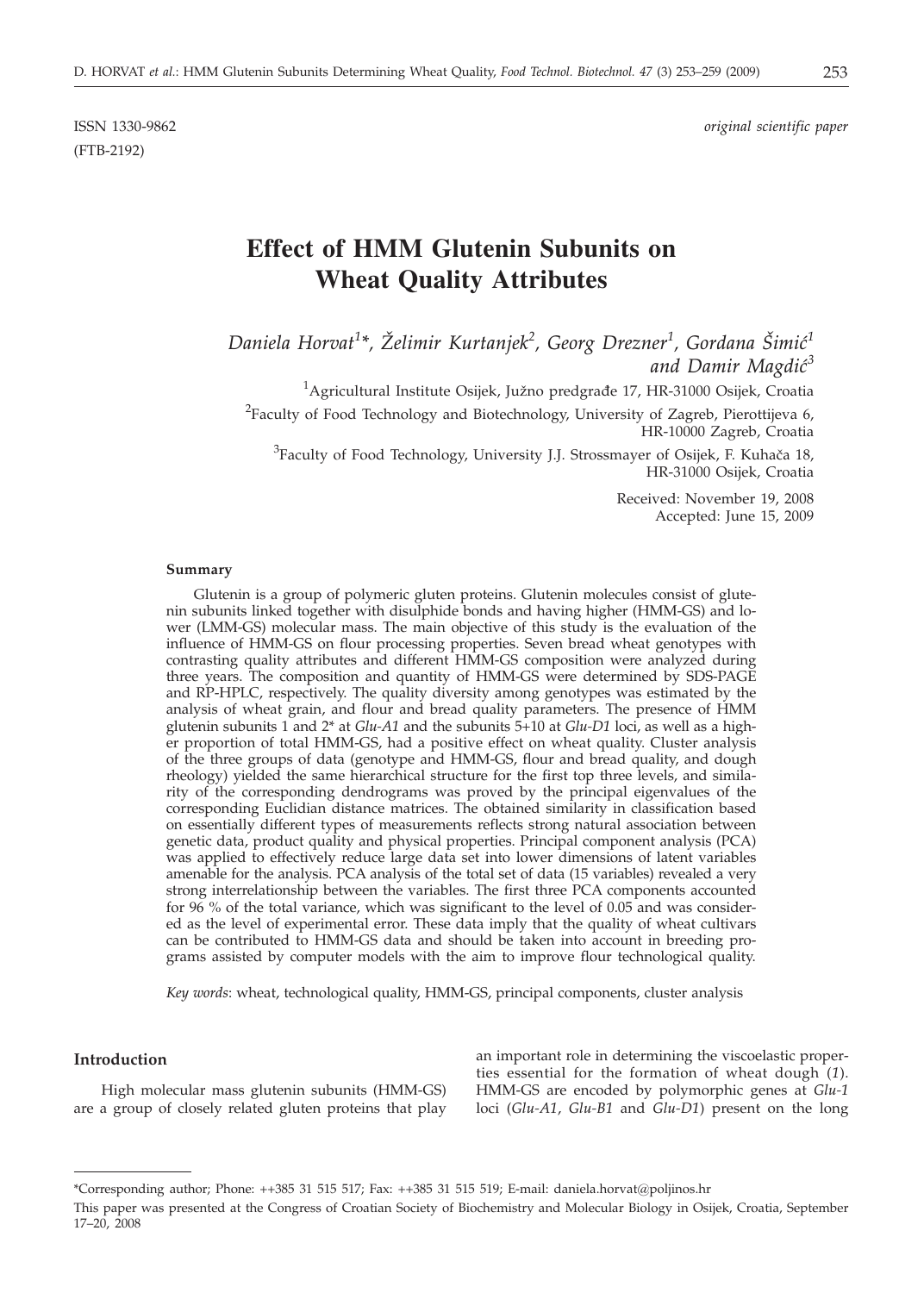arms of the group 1 chromosomes (*2*). Although they account for only 10 % of the wheat storage proteins, HMM-GS are one of the most important genetic factors in determining flour technological quality. Different combinations of HMM-GS alleles influence the bread quality of wheat cultivars in different ways. It is accepted that subunits 1 and 2\* at *Glu-A1*, 7+9 and 17+18 at *Glu-B1* and 5+10 at *Glu-D1* loci are related to higher dough strength and loaf volume, whereas their allelic variants such as null (N) at *Glu-A1*, 6+8 at *Glu-B1* and 2+12 at *Glu-D1* loci have negative effects on bread quality (*3–5*). Dough properties and baking performance depend on both genotype and environment. The environmental conditions (growing seasons, locations, agrotechnical treatments) largely contribute to the quantitative variation of HMM-GS, while HMM-GS compositions (fingerprint) generally appear constant for genotypes across growing seasons and locations (*6–9*). The aim of the present investigation is to study the value of HMM-GS in evaluation of wheat quality attributes assisted by multivariate statistical models.

# **Materials and Methods**

## *Material*

The sample set comprised 7 Croatian winter wheat (*Triticum aestivum* L.) genotypes grown at the Agricultural Institute Osijek in 2000, 2001 and 2002. The genotypes represented a relatively wide variation in technological quality. Cultivars Žitarka, Kata, Monika, Ana and Demetra originated from the wheat breeding program at the Agricultural Institute Osijek, Croatia. Cultivars Sana (Bc Institute for Breeding and Production of Field Crops, Zagreb, Croatia) and Divana (Jošt Seed Research, Križevci, Croatia) are a Croatian bread improver and a wheat yield standard, respectively.

## *Grain and flour analysis*

The protein content of sample grains was determined by near infrared transmission (NIT) spectroscopy using an Infratec 1241 (Foss Tecator, Höganäs, Sweden). Wet gluten content and gluten index were determined according to the International Association for Cereal Science and Technology (ICC) Standard No. 155 (*10*) on a Glutomatic 2200 (Perten Instruments, Huddinge, Sweden). Farinograph and extensograph (Brabender, Duisburg, Germany) were used to assess the rheological properties of wheat flour in accordance with ICC No. 115/1 (*11*) and ICC No. 114/1, respectively (*12*). Quality parameter values were the average of two replicates for each sample. Three loaves of bread were made from each genotype according to the following recipe (based on flour mass): water (farinographic absorption), 1.5 % salt, 1.86 % sucrose, 1.8 % dry yeast and 0.005 % ascorbic acid. The components were mixed in San Cassiano spiral mixer (Trecate, Italy) with slow (3 min) and high speed (6 min). Dough was divided, rounded and prooved for 50 min (28 °C, 87 % RH) and baked in Roto oven (MIWE roll-in, Arnstein, Germany) for 32 min at a temperature gradient from 250 to 230 °C. Loaf specific volumes were measured using rapeseed displacement. Loaf shape was defined as the ratio of loaf height and diameter measured at the midpoint of the loaf length. An analysis of variance was performed using the GLM procedure (SAS Institute Inc., Cary, USA, v. 9.1.2) and the means were compared using the LSD test (p<0.05) (*13*).

### *Bread crumb structure*

In preparing for quality assessment by image analysis, bread loaves weighing 700 g were sliced in the middle, providing two cross sections. Slices were illuminated by halogen indirect illumination ((760±5) lux) and images were captured by digital camera (Panasonic Lumix FZ-30) set at manual focus mode. Images were captured and presented with the surface size of  $10\times8$  cm (960 pixels per cm<sup>2</sup>). Three loaves were produced from each of seven wheat cultivars and images of each loaf cross-section were recorded as 8-bit bitmap file. The same image processing operations were applied to all records (removing a 10-pixel wide outer ring of each slice and conversion to a grayscale image). In comparison with the work of Gonzales-Barron and Butler (*14*), threshold value was not determined manually on histograms but directly on images of full bread slices with the crust excluded (Fig. 1). The threshold value was determined by the trail and error method with the aim of enhancing the best cell resolution. The final threshold value was defined as a value when cells with 5 connected pixels (in any direction) were visible as a black area and smaller cells became invisible. Under these sample illumination conditions, the threshold value of 128 was found to be the optimal one. The bread crumb attribute was evaluated by Global Lab Image/2 program (Data Translation Inc., Marlborough, MA, USA), v. 2.6 (*15*).



**Fig. 1.** Original image before and after applying the threshold operation

# *Electrophoresis and RP-HPLC analysis of HMM glutenin subunits*

HMM-GS composition of the analyzed genotypes was identified by SDS-PAGE (Phast System, Pharmacia LKB, Uppsala, Sweden). The nomenclature system used for HMM-GS bands was according to Payne and Lawrence (*16*). The *Glu-1* quality score was calculated according to Payne *et al*. (*17*) by summing up the scores for the individual subunits. Gluten proteins were extracted from the samples according to the stepwise quantitative extraction procedure of Wieser *et al*. (*18*). A Supelcosil LC-  $-318$  column (25 $\times$ 0.46 cm) connected to a HPLC Integral 4000 (Perkin Elmer, Waltham, USA) was used for analysis. The separation of gluten proteins was carried out at 50 °C. A linear elution gradient (0 min 28 % ACN/0.1 % trifluoroacetic acid, 30 min 56 % ACN/0.1 % trifluoro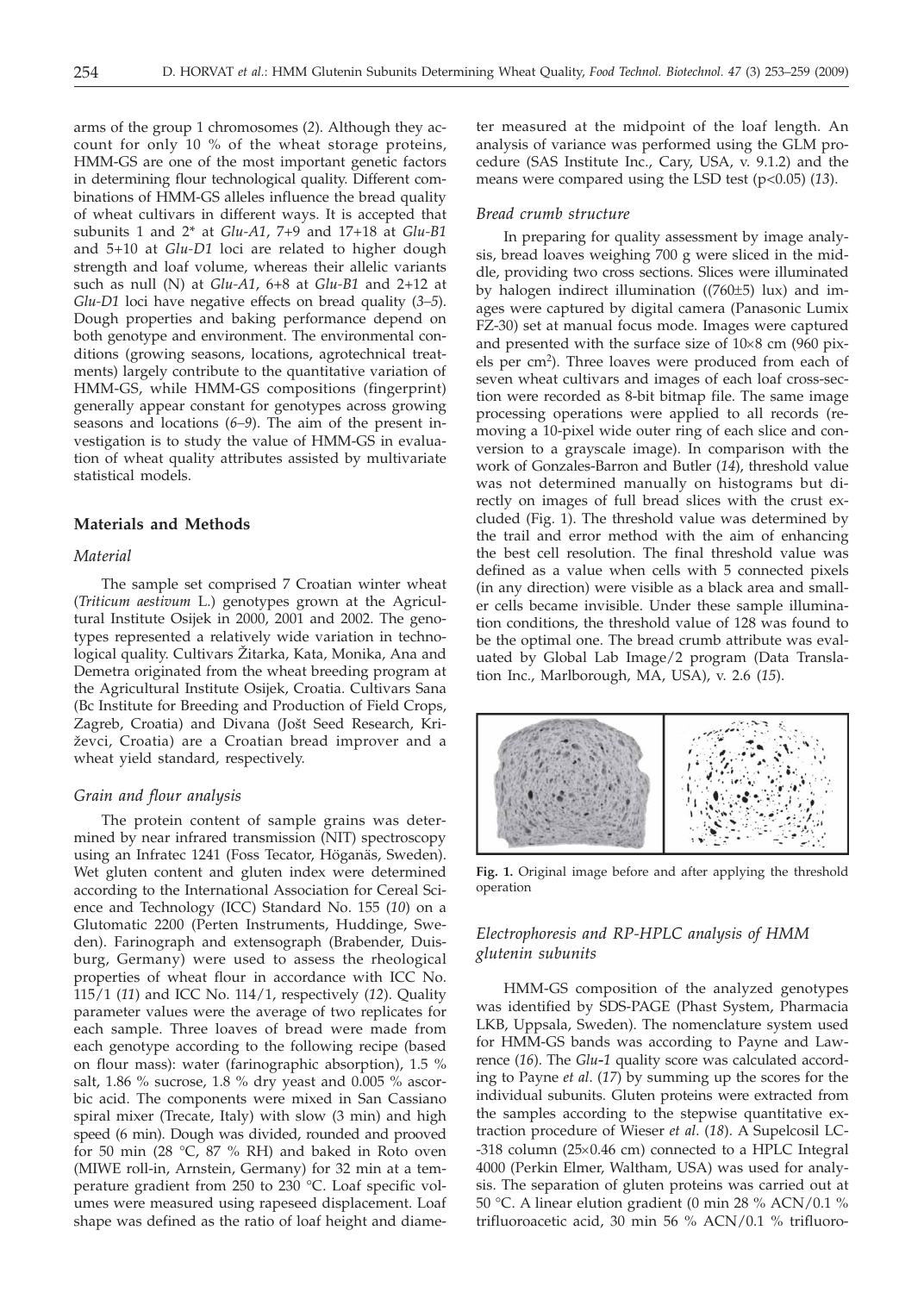acetic acid) was applied to separate gluten components. Eluted proteins were monitored at 210 nm. The areas under the RP-HPLC chromatograms, expressed as arbitrary units (AU), were used as a direct measure of the quantity of HMM-GS. Values were the average of two replicates for each sample. The fraction (%) of HMM-GS was calculated from the total protein chromatographic area obtained by summing up the areas under the chromatographic curves for the albumins and globulins, gliadins and glutenins.

# *Chemometric analysis*

Chemometric analysis extracts functional information from variables. Collinearity among multivariate data enables reconstruction of a few latent variables (principal components) that can be very useful for inference of cause-effect relationships in a complex biological system. The principal component analysis was performed on  $X$  data matrix with the dimension  $21\times15$ . Rows of the matrix X correspond to 7 wheat genotypes analyzed during 3 crop years, while columns correspond to 15 analyzed quality parameters divided into three groups (genotype and HMM-GS, rheological and bread quality data). For numerical evaluation and graphical plotting, Statistica (StatSoft, Inc., Tulsa, USA, 2006) v. 7.1 was applied (*19*).

# **Results and Discussion**

The genotypes differed in HMM-GS composition and quantity as well as in the quality properties (Tables 1, 2 and 3). According to the catalogue of alleles for the

Table 1. Composition and relative quantity of HMM-GS in wheat cultivars

| Genotype | HMM-GS locus and allele |              |              |         |          |          | $Glu-1$        | $HMM\text{-}GS^1/AU$ | $w(HMM\text{-}GS)^2/\%$ |
|----------|-------------------------|--------------|--------------|---------|----------|----------|----------------|----------------------|-------------------------|
|          | $Glu-A1$                |              | $Glu-B1$     |         | $Glu-D1$ |          | score          | $Mean \pm SD$        |                         |
| Žitarka  | a                       | 1            | b            | $7 + 8$ | a        | $2 + 12$ | 8              | 943.9±98.9           | $10.1 \pm 0.3$          |
| Kata     | $\mathsf{C}$            | N            | $\mathsf{C}$ | $7 + 9$ | a        | $2 + 12$ | 5              | 796.3±84.3           | $8.8 \pm 0.7$           |
| Monika   | $\mathsf{C}$            | N            | $\mathsf{C}$ | $7 + 9$ | a        | $2 + 12$ | 5              | 842.4±123.1          | $10.0 \pm 0.4$          |
| Ana      | a                       | $\mathbf{1}$ | $\mathsf{C}$ | $7 + 9$ | d        | $5 + 10$ | 9              | 887.3±134.5          | $10.6 \pm 0.1$          |
| Demetra  | a                       | 1            | $\mathsf{C}$ | $7 + 9$ | d        | $5 + 10$ | 9              | 971.1±179.3          | $11.3 \pm 0.6$          |
| Divana   | b                       | $2*$         | $\mathsf{C}$ | $7 + 9$ | d        | $5 + 10$ | 9              | 1442.8±214.0         | $13.1 \pm 0.9$          |
| Sana     | C                       | N            | d            | $6 + 8$ | a        | $2 + 12$ | $\overline{4}$ | 654.7±70.6           | $8.0 \pm 0.3$           |
|          | $Mean \pm SD$           |              |              |         |          |          |                | 933.9±264.4          | $10.3 \pm 1.6$          |
|          | $LSD3_{0.05}$           |              |              |         |          |          | 36.53          | 0.66                 |                         |
|          | Source of variation     |              |              |         |          |          |                | Mean square $(s^2)$  |                         |
|          | Genotype (G)            |              |              |         |          |          |                | 366892*              | $17.95*$                |
|          | Year $(Y)$              |              |              |         |          |          |                | 260060*              | $1.25*$                 |
|          | $G \times Y$            |              |              |         |          |          |                | 10463*               | $0.19^{ns}$             |
|          | Error                   |              |              |         | 932      | 0.16     |                |                      |                         |

<sup>1</sup>absorbance unit (AU) under HMM-GS chromatogram area expressed as mean values of three years

2 proportion of HMM-GS in total protein chromatogram area (albumins, globulins+gliadins+glutenins) expressed as mean values of three years

<sup>3</sup>least significant difference test at p=0.05

\*significant at p=0.05 level

<sup>ns</sup>not significant

Table 2. Flour and bread quality parameters of wheat cultivars

| Genotype            | P <sup>a</sup>  | WG             | GI              | V                | H/D           | <b>TCA</b>     |  |  |
|---------------------|-----------------|----------------|-----------------|------------------|---------------|----------------|--|--|
|                     | $Mean^b \pm SD$ |                |                 |                  |               |                |  |  |
| Žitarka             | $13.0 + 1.1$    | $37.9 + 6.1$   | $75.0 + 7.6$    | $466.0 + 35.1$   | $0.69 + 0.07$ | $13.5 \pm 0.2$ |  |  |
| Kata                | $12.9 \pm 0.7$  | $36.8 \pm 5.4$ | $61.0 \pm 1.0$  | $483.0 \pm 56.3$ | $0.71 + 0.06$ | $12.7 \pm 1.5$ |  |  |
| Monika              | $12.3 + 1.8$    | $29.7 + 7.2$   | $68.7 + 11.1$   | $448.3 + 44.7$   | $0.73 + 0.02$ | $18.0 \pm 0.8$ |  |  |
| Ana                 | $12.3 \pm 1.3$  | $27.1 \pm 6.3$ | $98.0 \pm 1.0$  | $449.3 + 13.8$   | $0.78 + 0.03$ | $20.2 + 2.3$   |  |  |
| Demetra             | $12.6 \pm 1.5$  | $28.0 + 7.9$   | $97.7 + 1.5$    | $463.0 + 18.0$   | $0.74 + 0.05$ | $15.3 + 1.8$   |  |  |
| Divana              | $15.6 \pm 2.1$  | $38.2{\pm}7.2$ | $94.7 + 4.2$    | $572.0 \pm 19.5$ | $0.87+0.02$   | $17.2 \pm 3.7$ |  |  |
| Sana                | $12.2 + 1.0$    | $31.5 + 4.9$   | $68.3 + 9.9$    | $451.0 + 82.9$   | $0.69 + 0.01$ | $12.4 + 1.8$   |  |  |
| Mean±SD             | $13.0 \pm 1.6$  | $32.8 \pm 7.1$ | $80.5 \pm 16.0$ | $476.1 \pm 56.2$ | $0.74 + 0.07$ | $15.6 \pm 3.3$ |  |  |
| LSD <sub>0.05</sub> | 1.03            | 4.18           | 11.8            | 74.50            | 0.08          | 3.84           |  |  |

<sup>a</sup>P=protein content (%), WG=wet gluten (%), GI=gluten index, V=loaf volume (cm<sup>3</sup>/100 g flour), H/D=loaf height/diameter ratio, TCA=total gas cell area (%)

b<sub>mean values of three years</sub>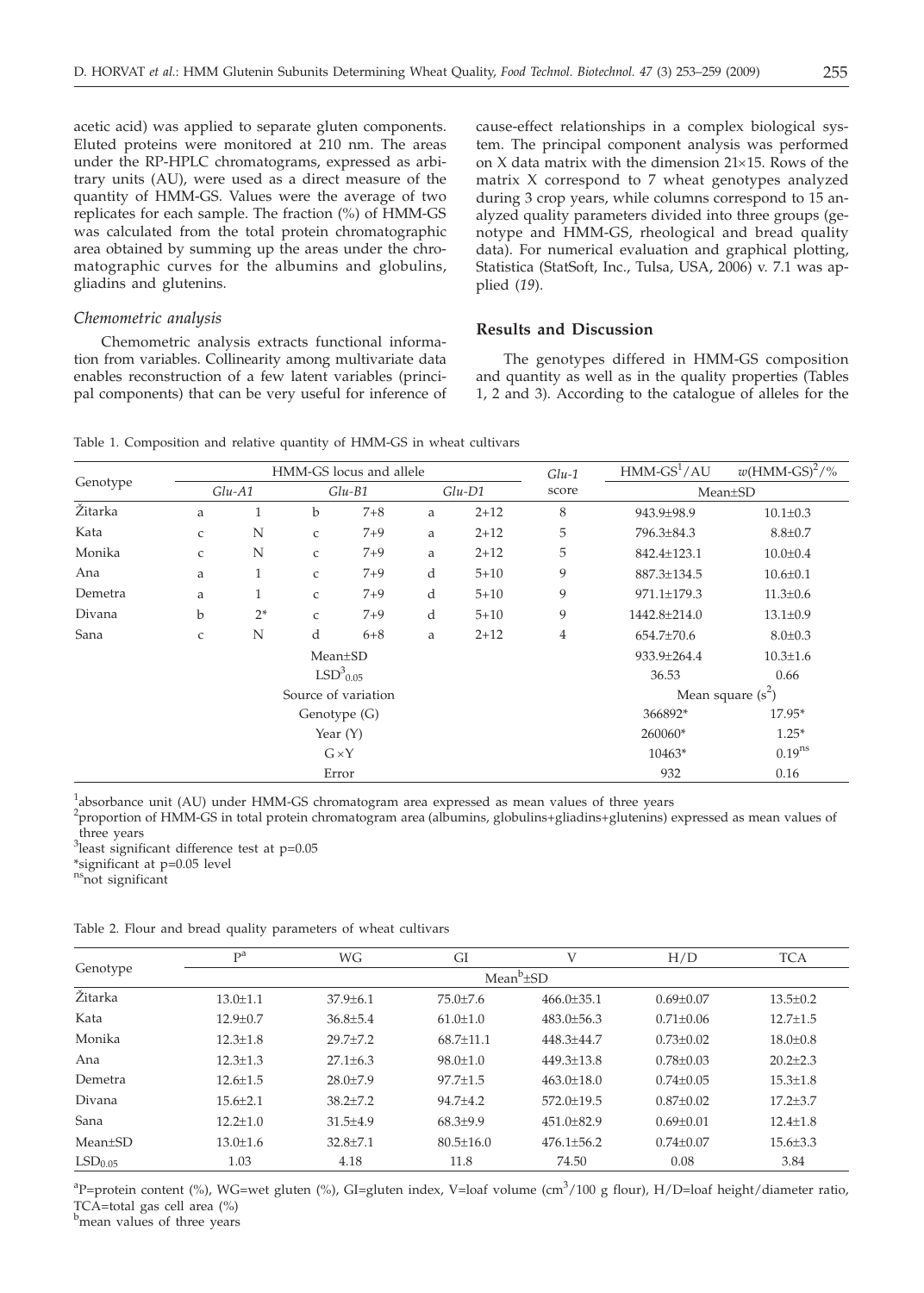| Genotype            | DDT <sup>a</sup> | DS               | <b>FON</b>     | E               | $R_{\text{max}}$  | R/Ext         |  |  |  |
|---------------------|------------------|------------------|----------------|-----------------|-------------------|---------------|--|--|--|
|                     | $Mean^b \pm SD$  |                  |                |                 |                   |               |  |  |  |
| Žitarka             | $3.0 \pm 0.5$    | $102.7 + 26.3$   | $56.3 \pm 2.3$ | $46.5 \pm 26.9$ | $180.7 + 77.6$    | $0.7 \pm 0.2$ |  |  |  |
| Kata                | $2.7+0.7$        | $129.0 + 46.8$   | $44.7 + 12.4$  | $34.3 \pm 13.6$ | $131.0 + 44.3$    | $0.6 \pm 0.1$ |  |  |  |
| Monika              | $3.1 \pm 1.2$    | $114.0 \pm 17.6$ | $62.7+9.0$     | $35.6 \pm 9.9$  | $187.3 + 29.0$    | $1.1 \pm 0.3$ |  |  |  |
| Ana                 | $2.8 \pm 1.4$    | $75.7 + 5.0$     | $103.3 + 89.6$ | $101.5 + 21.5$  | $417.7 \pm 6.8$   | $1.5 \pm 0.4$ |  |  |  |
| Demetra             | $2.7 + 1.6$      | $69.7 + 2.1$     | $59.3 + 34.2$  | $111.3 + 26.1$  | $459.0 + 15.6$    | $1.7+0.7$     |  |  |  |
| Divana              | $8.9{\pm}6.1$    | $20.7 + 24.9$    | $168.7 + 54.3$ | 134.0±9.5       | $441.3 \pm 38.5$  | $1.1 + 0.4$   |  |  |  |
| Sana                | $2.4 \pm 0.7$    | $119.0 \pm 18.5$ | $47.0 \pm 9.2$ | $43.2 \pm 3.9$  | $179.0 \pm 16.5$  | $0.8 \pm 0.2$ |  |  |  |
| $Mean+SD$           | $3.7{\pm}3.1$    | $90.1 + 41.2$    | $77.4 + 55.2$  | $72.3 + 42.4$   | $285.1 \pm 142.3$ | $1.1 + 0.5$   |  |  |  |
| LSD <sub>0.05</sub> | 3.90             | 29.45            | 62.13          | 17.69           | 64.93             | 0.50          |  |  |  |

Table 3. Dough rheological properties of wheat cultivars

a DDT=dough development time (min), DS=degree of softening (in Farinograph Units, FU), FQN=farinograph quality number, E=dough energy (cm<sup>2</sup>), R<sub>max</sub>=maximum resistance (in Extensograph Units, EU), R/Ext=resistance to extensibility ratio b<br>bmoan values of three years <sup>b</sup>mean values of three years

complex gene loci, *Glu-A1*, *Glu-B1* and *Glu-D1*, which encode for HMM-GS in hexaploid wheat (*16*), the alleles *a, b* and *c*, which encode for HMM-GS 1, 2\* and N (null), respectively, were detected at the *Glu-A1* locus (Fig. 2). At the *Glu-B1* locus, alleles *b, c* and *d*, which encode for HMM-GS 7+8, 7+9 and 6+8, respectively, were identified. At the *Glu-D1* locus, alleles *a* and *d*, responsible for encoding HMM-GS 2+12 and 5+10, respectively, were identified. In this study, the most frequent HMM-GS at the *Glu-A1* locus was N, at the *Glu-B1* locus 7+9 and at the  $Glu-D1$  locus  $2+12$ , which is in accordance with Jošt *et al*. (*20*).

Cultivar Divana  $(2^*, 7+9, 5+10)$  obtained the best quality attributes regarding gluten extensibility and elasticity properties, as well as the highest amount (1442.8 AU) and fraction (13.1 %) of HMM-GS, which confirms its position as the bread quality improver. From the cluster diagrams (Figs. 3 and 4) of the analyzed wheat quality parameters, it is clear that Divana has a distinct position compared to other cultivars, which is in accordance with our previous findings (*21*). Based on favourable HMM-GS composition and high *Glu-1* quality score, cultivars Ana  $(1, 7+9, 5+10)$  and Demetra  $(1, 7+9, 5+10)$ belong to the same cluster group as Divana. Like cultivar Divana, Ana and Demetra had a high fraction of HMM-GS (10.6 and 11.3 %, respectively) and these cultivars had statistically significantly higher values of the most important gluten strength indicators (GI=98 and 97.7, E=101.5 and 111.3 cm<sup>2</sup>, and R<sub>max</sub>=417.7 and 459.0 EU, respectively) as well as statistically significantly lower values of degree of softening (DS=75.7 and 69.7

FU, respectively). In comparison with the excellent baking performance of cultivar Divana (V=572 cm<sup>3</sup>, H/D= =0.87 and TCA=17.2 %), the lower protein (12.3 and 12.6 %) and wet gluten content (27.1 and 28.0 %) of cultivars Ana and Demetra, respectively, had negative impacts on their loaf volumes (449.3 and 463.0  $\text{cm}^3$ ). However, they retained a spherical loaf shape (H/D=0.78 and 0.74) and satisfactory crumb porosity (TCA=20.2 and 15.3 %) and they are described as a group with higher gluten strength (Tables 1, 2 and 3). Regarding cultivars Žitarka  $(1, 7+8, 7)$ 2+12), Kata (N, 7+9, 2+12), Monika (N, 7+9, 2+12) and Sana (N, 6+8, 2+12), the presence of HMM-GS 2+12 at Glu-D1 locus in combination with lower proportion of HMM-GS (8.0–10.1 %) allocated these cultivars into the quality group with medium to weak gluten strength. These cultivars had statistically significantly lower values of gluten strength indicators (GI=61.0–75.0, E=34.3–46.5 cm<sup>2</sup> and  $R_{\text{max}}$ =131.0–187.3 EU) as well as unsatisfactory higher values of the degree of softening (DS=102.7–129.0) FU) than cultivars Divana, Ana and Demetra (Tables 1, 2 and 3). The classification of analyzed cultivars in relation to gluten strength characteristics contributed by HMM glutenin subunits is in accordance with the findings of other authors (*5–8*). Considering the small structural differences of HMM glutenin subunits in different wheat genotypes, the observed quality differences among them cannot be explained only by HMM-GS composition. Therefore, HMM-GS quantity must be taken into consideration. Although the quantity of HMM-GS per protein unit of flour is strongly affected by the environment, the different HMM-GS respond so similarly to ex-



**Fig. 2.** SDS-PAGE separations of HMM-GS and LMM-GS from the wheat cultivars (from the left: lines 2 and 6 correspond to cultivar Kata, line 4 corresponds to cultivar Ana, lines 5 and 11 correspond to cultivar Sana, lines 8 and 12 correspond to cultivar Demetra)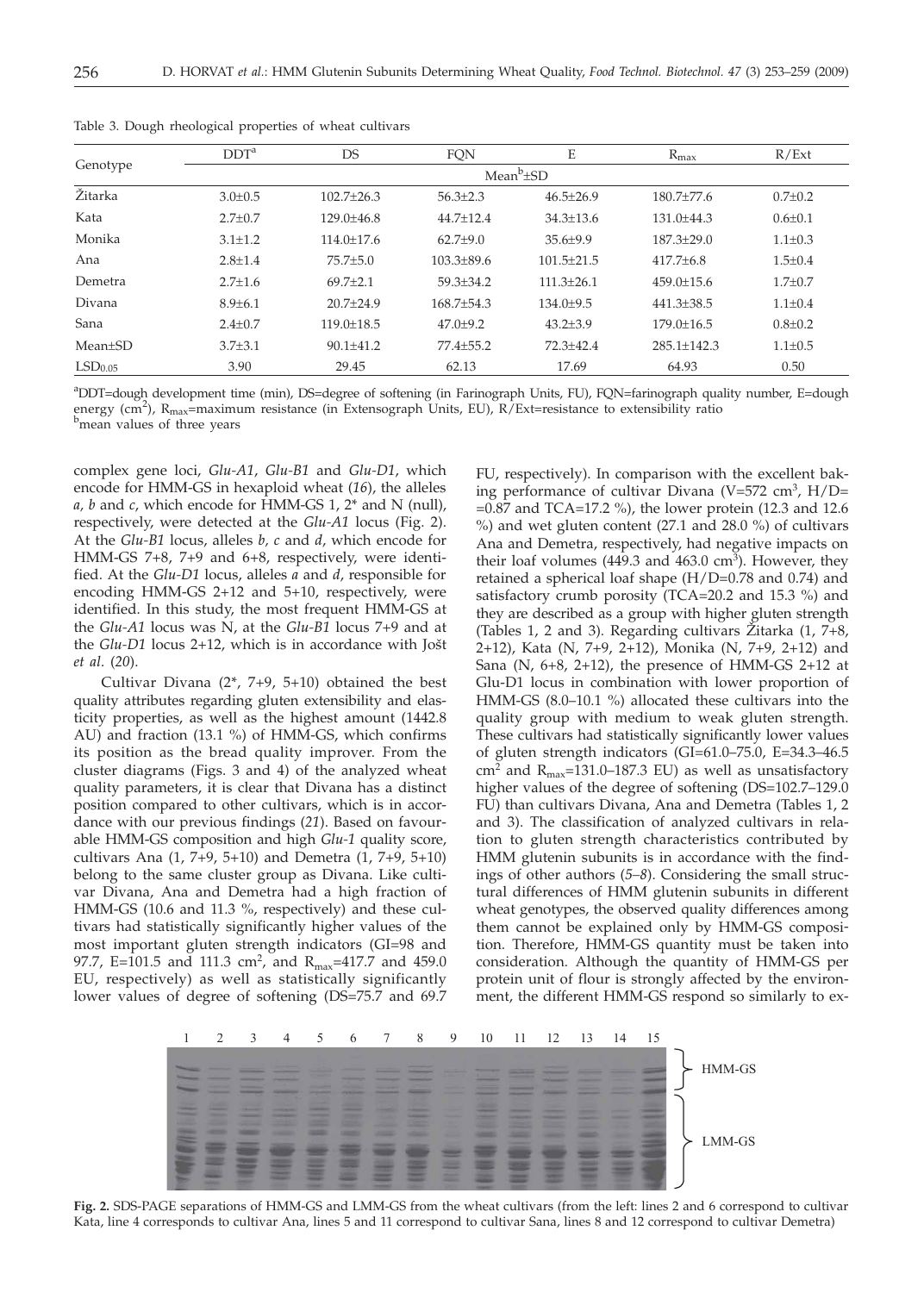

**Fig. 3.** Cluster dendrograms based on: A1) genotype and HMM-GS data, A2) flour and bread quality data, A3) dough rheological data, A4) all data, HMM-GS+flour and bread quality+rheology. The wheat cultivars are marked with letters ( $Z - \check{Z}$ itarka, K – Kata, M – Monika, A – Ana, D – Demetra, V – Divana, S – Sana)



**Fig. 4.** Cultivar clusters on the plane of the first two principal components. HMM-GS, flour and bread quality and rheological data determine the clusters. Cultivars are marked with letters (Z – @itarka, K – Kata, M – Monika, A – Ana, D – Demetra, V – Divana, S – Sana)

ternal conditions that their final proportions appear to be determined mainly by genetic factors (*22,23*). In this study, the analysis of variance has been used to partition sources of variation of HMM-GS quantity and proportion due to genotype  $(G)$ , year  $(Y)$  and  $G\times Y$  interaction. Information about the greater impact of genotype on HMM-GS proportions, compared to their quantity, should lead to more effective selection in breeding programs, because this parameter was more stable under different environmental conditions (Y variation accounted for 6.37 % of the total variation) and was practically not affected by  $G \times Y$  interaction (Table 1). These conclusions were confirmed by cluster and principal component analyses (PCA). PCA of the total set of data revealed very strong interrelationship between the variables (Fig. 5). The first three PCA components accounted for 96 % of the total variance, which was up to the level of experimental error. The dendrograms (Fig. 3) were based on individual groups of parameters (A1: genotype and HMM-GS, A2: flour and bread quality, A3: rheology), and the complete set of the parameters, A4. Individual cultivars were denoted by the letters  $(Z - \overline{Z})$  tarka, K – Kata, M – Monika, A – Ana, D – Demetra, V – Divana, S – Sana). The following partition sets for the first three top layers were obtained: .<br>A1={V,{S,{{A,M,K},{D,Z}}}}; A2={V,{S,{{A,M,K},{D,Z}}}; A3={V,{{D,A},{K,{S,M,Z}}}} and A4={{D,A},{K,{S,M,Z}}}}. The cluster sets A1 for genotype and A2 for quality data were identical, and were similar to the sets A3 and A4 for rheological properties and the complete data sets. The degree of similarities was indicated by the evaluation of the first three eigenvalues of the corresponding Euclidian matrices (A1 (17.50, 6.91, 3.71), A2 (19.91, 7.75, 6.02), A3 (19.14, 10.5, 4.81), A4 (13.79, 7.98, 3.23)). This conclusion was further supported by the PCA. The same clusters were observed when the cultivars were projected on the plane of the first two principal components (Fig. 4). The strong congruence of the parameters was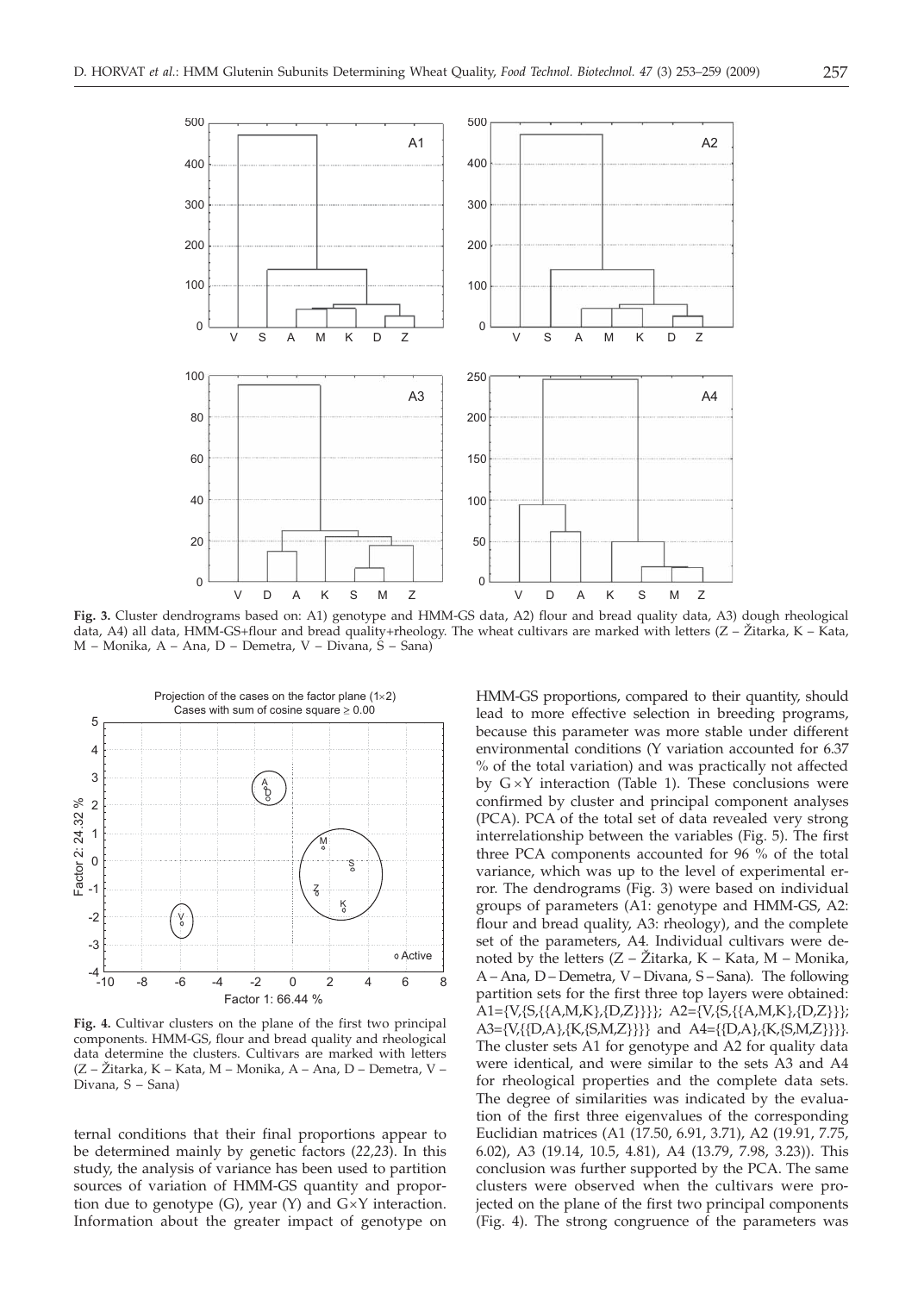

**Fig. 5**. Projections of the variables onto the first two principal components. Cumulative contributions of the first three projections are: 66.44, 90.76 and 95.96 %

further observed when each of the parameters was projected on the plane of the first two principal factors, shown in Fig. 5. HMM-GS parameters were very closely projected and mainly contributed to the construction of the first principal component. Projections of the two quality parameters, loaf height/diameter ratio (H/D)

and farinograph quality number (FQN) almost coincided with HMM-GS data. On the opposite side of these projections was the parameter degree of softening (DS), indicating very high negative correlation with the HMM-GS data. Based on the projections on the plane of the first two principal components, the cause and the effect among the cultivars and the parameters can be inferred. The joint projections are presented in a form of a bi-plot in Fig. 6. Cultivar Divana was projected as a singular (isolated) point associated with high values of the first principal component (HMM-GS data) and the wet gluten (WG) as the second principal component. The cluster with Ana and Demetra was closely related to the parameter resistance to extensibility ratio (R/Ext). The importance of the R/Ext ratio in defining the differences in the quality of cultivars was emphasized in our previous work (*24*). The cluster of cultivars Sana, Monika, Žitarka and Kata is associated with the parameter degree of softening (DS).

## **Conclusions**

The results obtained by multivariate chemometric analysis indicate considerable stability of the quality traits contributed by HMM-GS and this fact should be taken into consideration in breeding programs assisted by computer models that aim to improve wheat technological quality. The wheat technological parameters analyzed in this paper can be efficiently estimated by the first and second principal component projections. Unlike standard quality methods, analysis of HMM-GS requires only a small grain sample, making the estimation of quality more efficient in earlier stages of breeding.



Fig. 6. Bi-plot of the cultivars and variables projected on the plane of the first two principal components P<sub>1</sub> and P<sub>2</sub>. The cultivars are marked with open circles O and letters (Z – Žitarka, K – Kata, M – Monika, A – Ana, D – Demetra, V – Divana, S – Sana), while the variables are marked with plus signs and letters: P=protein content, WG=wet gluten, GI=gluten index, V=loaf volume, H/D=loaf height/diameter ratio, TCA= total gas cell area, DDT=dough development time, DS=degree of softening, FQN=farinograph quality number, E=dough energy,  $R_{\text{max}}$ =maximum resistance,  $R/Ext$ =resistance to extensibility ratio